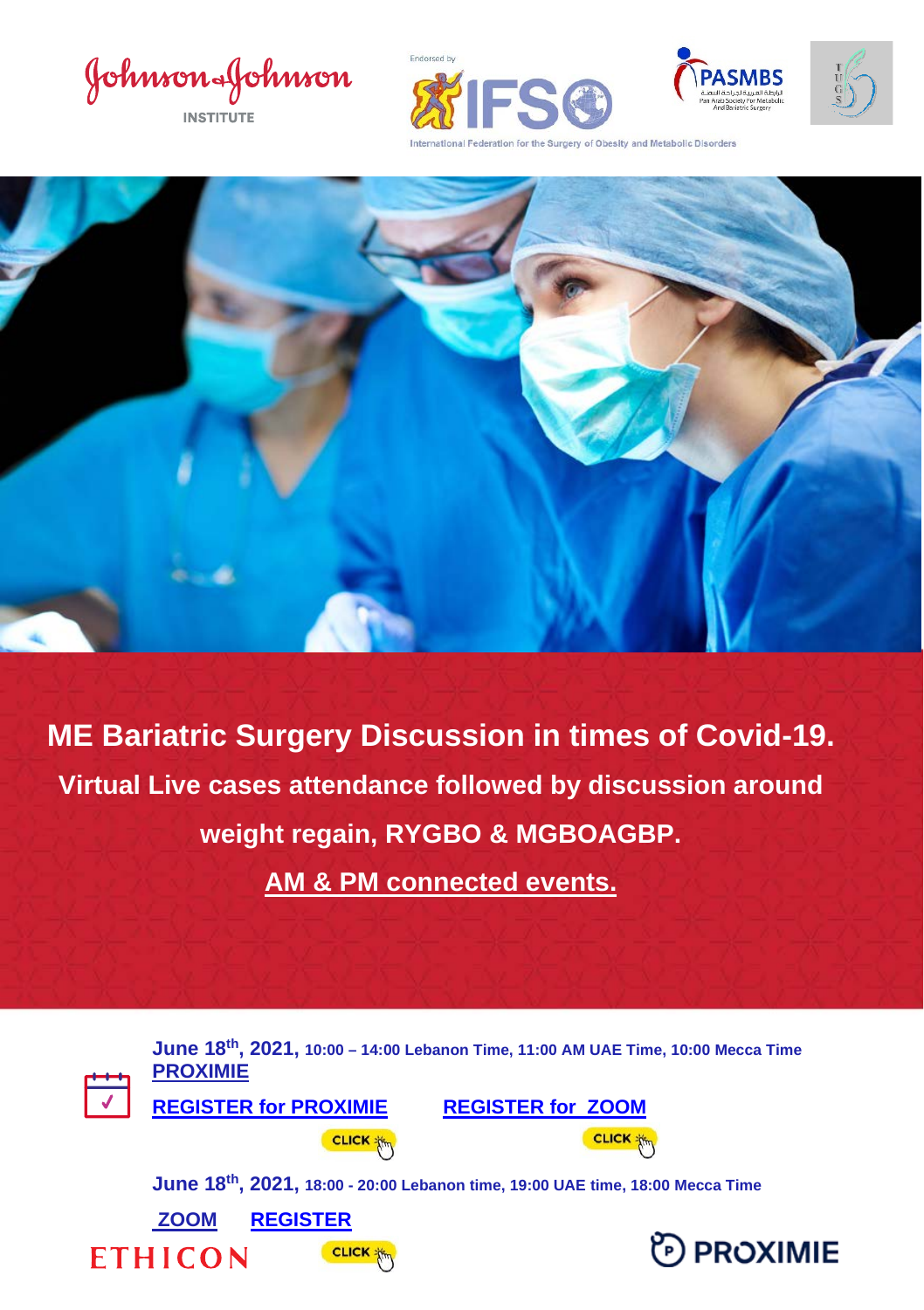Johnson&Johnson

# **Welcome to the Johnson & Johnson Institute**

Today's dynamic environment continues to impose unprecedented challenges on healthcare systems around the world. This includes not only patient care, but also education and training for healthcare professionals globally including the demand for bariatric surgical education.

Johnson and Johnson institute are honored to invite you on June 18<sup>th</sup> to the first Middle East Virtual in Hospital training with **Proximie,** a newly adopted facilitation technology, followed on the same day with the Bariatric Surgery Discussion in Times of covid-19 with experts from all over the region around the table. The day is split into 2 sessions, a virtual in hospital training from Najjar Hospital, followed by an expert panel discussion with a Q&A session. I wish you a very instructive event.

#### **Moderator**



**Mohamad Hayssam Fawal** Lebanon

### **Experts Faculty**



**Mohamad Haddad** UAE



**Sulttan AlTemyat** KSA



**Ahmad Bashir**  Jordan



**Osama Taha**  Egypt



**Ashraf Haddad**  Jordan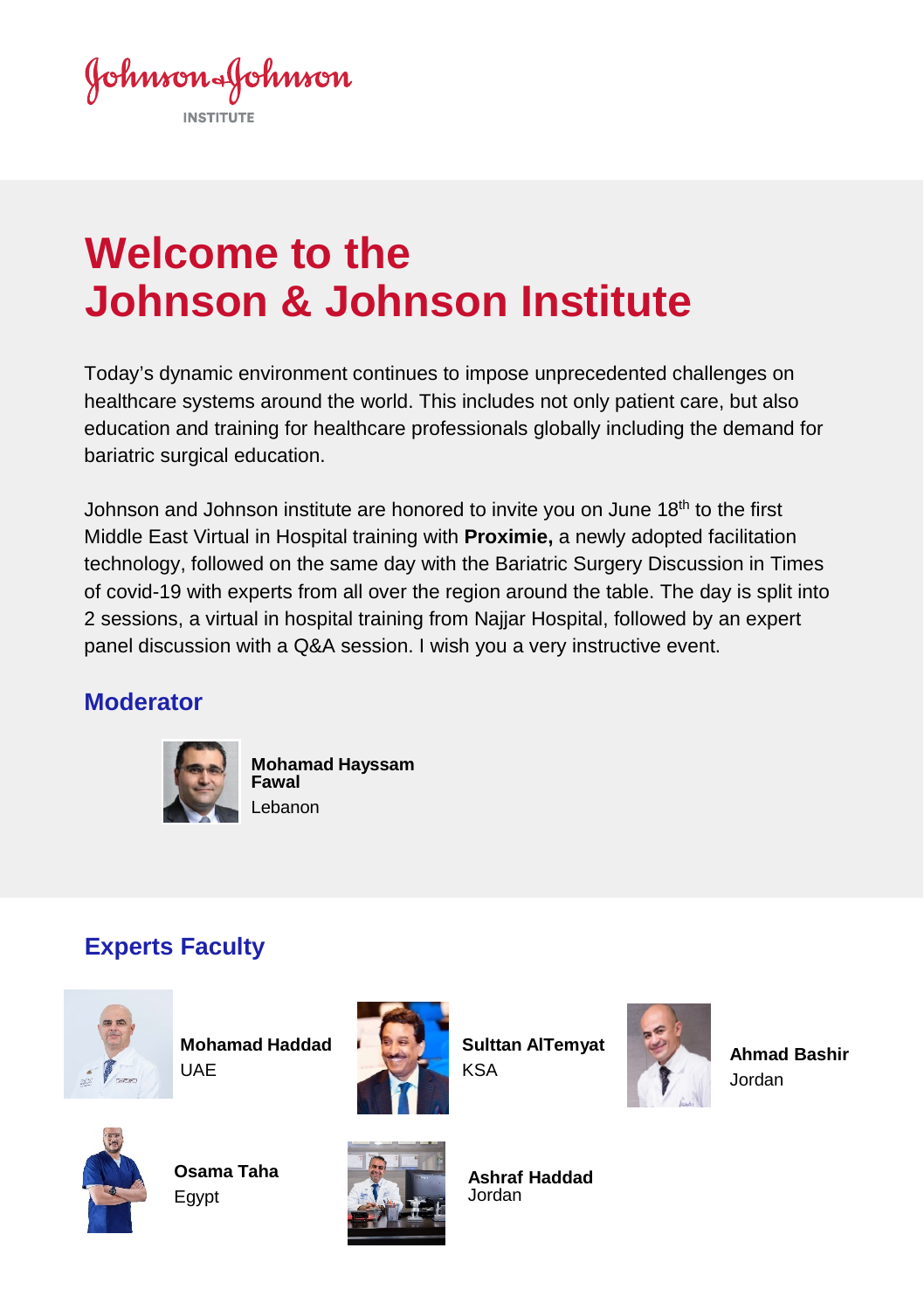





# **Agenda**

# **D** PROXIMIE

# **AM** Session **REGISTER for ZOOM** CUCK

#### **Day 1 – PROXIMIE live case transmission – Najjar Hospital –**

### **Beirut**

| 10:00 | <b>Introduction</b>  | jnj - Hesham Elwan       |
|-------|----------------------|--------------------------|
| 10:05 | Brief on first case  | Dr Mohamad Hayssam Fawal |
| 10:15 | Start of first case  | Dr Mohamad Hayssam Fawal |
| 12:15 | Start of second case | Dr Mohamad Hayssam Fawal |
| 13:00 | Discussion Q&A       | Dr Mohamad Hayssam Fawal |
| 14:00 | Closing              | jnj - Hesham Elwan       |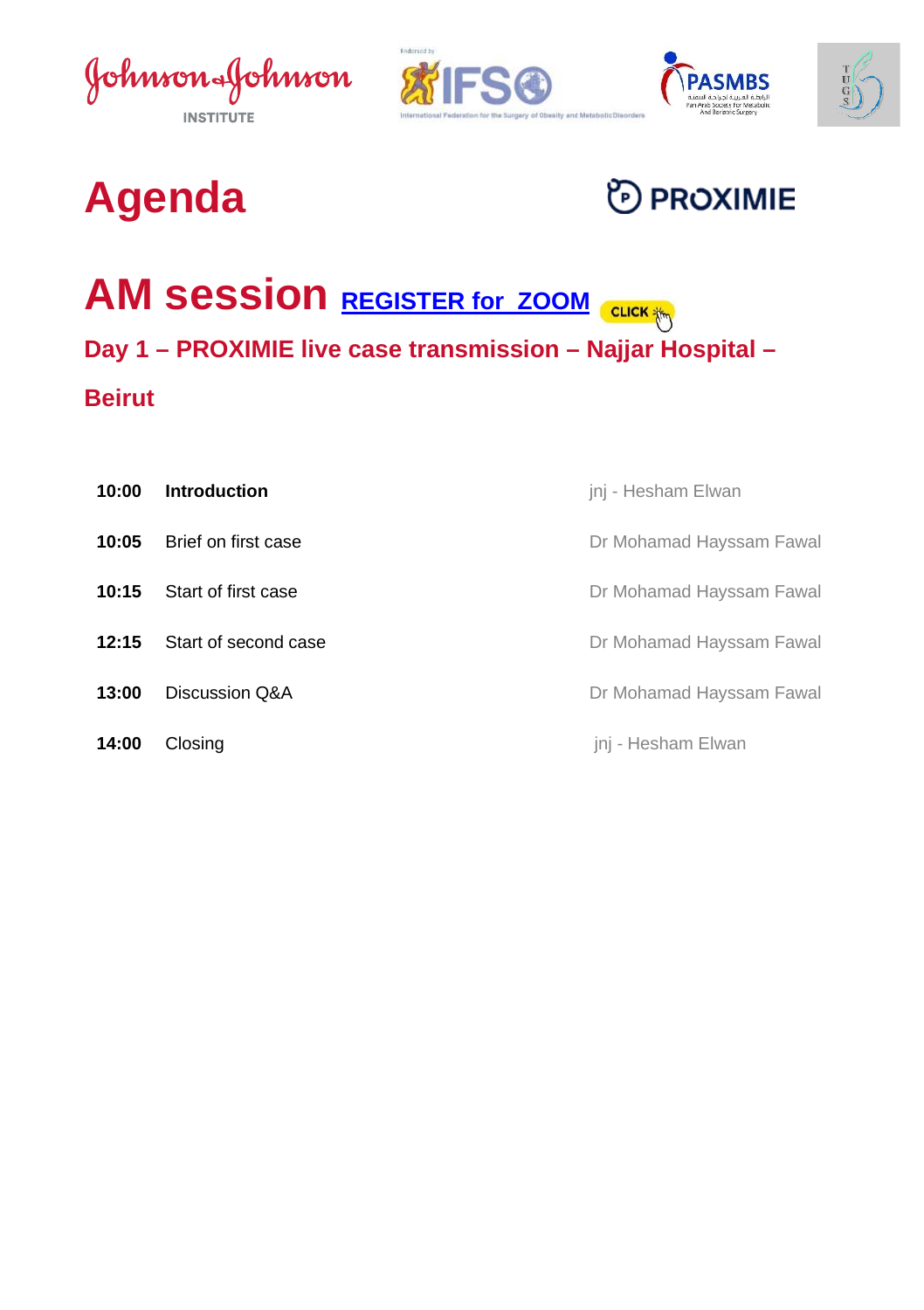







## **PM session REGISTER** [to ZOOM](https://cvent.me/mAgBWB) **CLICK**

#### **Lebanon local time June 18, 2021**



| 18:00 | <b>Introduction</b>                                                             | Dr Mohamad<br>Hayssam Fawal |
|-------|---------------------------------------------------------------------------------|-----------------------------|
| 18:05 | Weight regain after bariatric surgery, assessment and<br>management.            | Dr. Mohamad Haddad          |
| 18:30 | RYGBP after failed sleeve                                                       | Dr. Ahmad Bashir            |
| 18:55 | MGBOAGB after failed sleeve                                                     | Dr. Osama Taha              |
| 19:20 | Technical considerations for RYGBP post failed sleeve (video<br>presentation)   | Dr. Ashraf Haddad           |
| 19:35 | Technical considerations in MGB-OAGB post failed sleeve<br>(video presentation) | Dr. Sulttan AlTemyat        |
|       |                                                                                 |                             |

**19:50 Closing remarks**